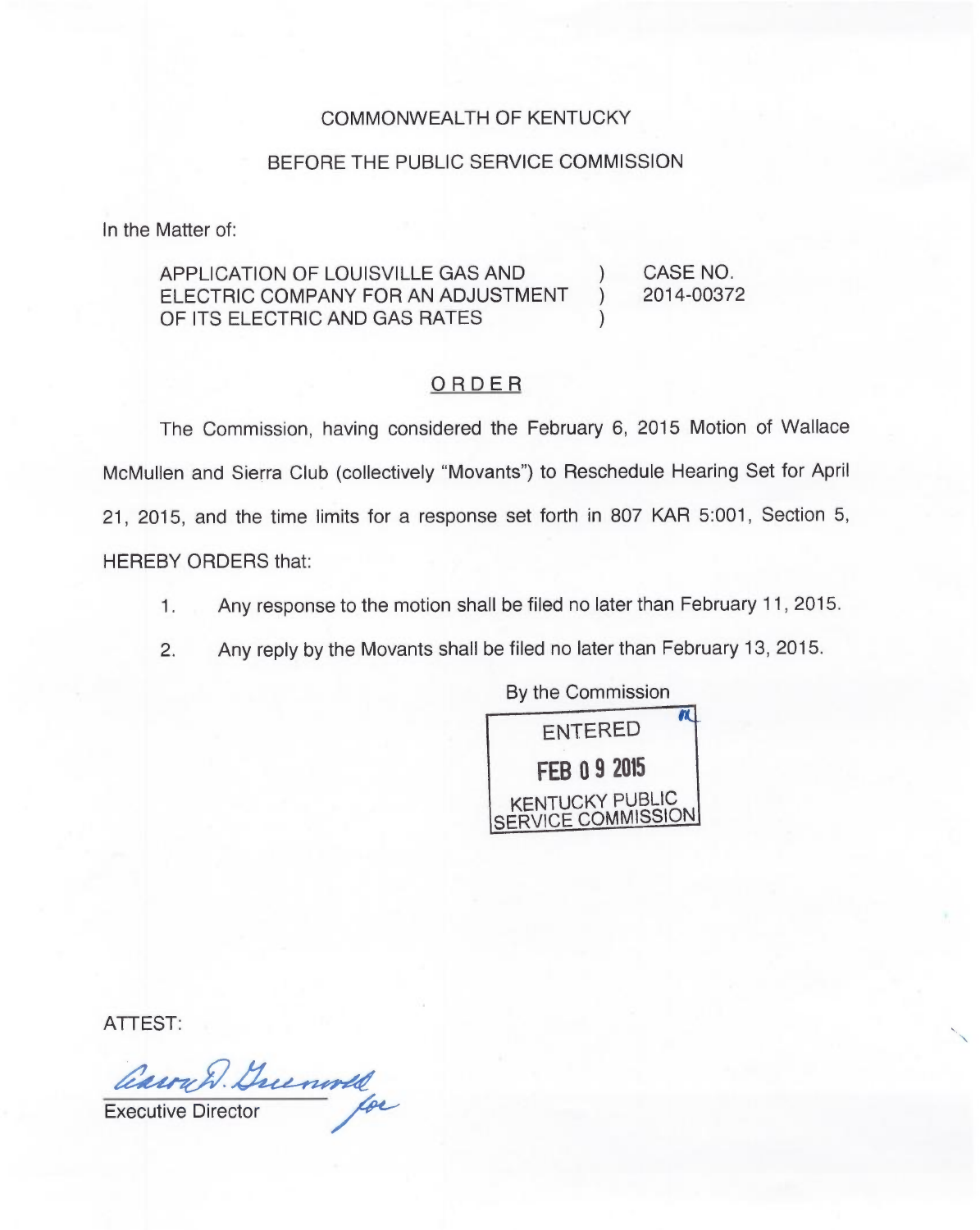\*Honorable Kurt J Boehm Attorney at Law Boehm, Kurtz & Lowry 36 East Seventh Street Suite 1510 Cincinnati, OHIO 45202

\*David Brown Stites & Harbison, PLLC 1800 Providian Center 400 West Market Street Louisville, KENTUCKY 40202

\*Joe F Childers Joe F. Childers & Associates 300 Lexington Building 201 West Short Street Lexington, KENTUCKY 40507

\*Robert Conroy LG&E and KU Energy LLC 220 West Main Street Louisville, KENTUCKY 40202

\*Larry Cook Assistant Attorney General Office of the Attorney General Utility & Rate 1024 Capital Center Drive Suite 200 Frankfort, KENTUCKY 40601-8204

\*Honorable W. Duncan Crosby III Attorney at Law Stoll Keenon Ogden, PLLC 2000 PNC Plaza 500 W Jefferson Street Louisville, KENTUCKY 40202-2828

\*Gregory T Dutton Assistant Attorney General Office of the Attorney General Utility & Rate 1024 Capital Center Drive Suite 200 Frankfort, KENTUCKY 40601-8204

\*Thomas J FitzGerald Counsel & Director Kentucky Resources Council, Inc. Post Office Box 1070 Frankfort, KENTUCKY 40602

\*Gardner F Gillespie Sheppard Mullin Richter & Hampton LLP 1300 I Street NW 11th Floor East Washington, DISTRICT OF COLUMBIA 20005

\*Angela M Goad Assistant Attorney General Office of the Attorney General Utility & Rate 1024 Capital Center Drive Suite 200 Frankfort, KENTUCKY 40601-8204

\*C Harris Spilman Thomas & Battle, PLLC 1100 Brent Creek Blvd., Suite 101 Mechanicsburg, PENNSYLVANIA 17050

\*Kristin Henry Staff Attorney Sierra Club 85 Second St. Second Floor San Francisco, CALIFORNIA 94105

\*Honorable Lindsey W Ingram, III Attorney at Law STOLL KEENON OGDEN PLLC 300 West Vine Street Suite 2100 Lexington, KENTUCKY 40507-1801

\*Honorable Lisa Kilkelly Attorney at Law Legal Aid Society 416 West Muhammad Ali Boulevard Suite 300 Louisville, KENTUCKY 40202

\*Stefanie J Kingsley Assistant Attorney General Office of the Attorney General Utility & Rate 1024 Capital Center Drive Suite 200 Frankfort, KENTUCKY 40601-8204

\*Honorable Michael L Kurtz Attorney at Law Boehm, Kurtz & Lowry 36 East Seventh Street Suite 1510 Cincinnati, OHIO 45202

\*Jody M Kyler Cohn Boehm, Kurtz & Lowry 36 East Seventh Street Suite 1510 Cincinnati, OHIO 45202

\*Amanda M Lanham Sheppard Mullin Richter & Hampton LLP 1300 I Street NW 11th Floor East Washington, DISTRICT OF COLUMBIA 20005

\*Rick E Lovekamp Manager - Regulatory Affairs LG&E and KU Energy LLC 220 West Main Street Louisville, KENTUCKY 40202

\*Honorable Matthew R Malone Attorney at Law Hurt, Crosbie & May PLLC The Equus Building 127 West Main Street Lexington, KENTUCKY 40507

\*Honorable William H May, III Attorney at Law Hurt, Crosbie & May PLLC The Equus Building 127 West Main Street Lexington, KENTUCKY 40507